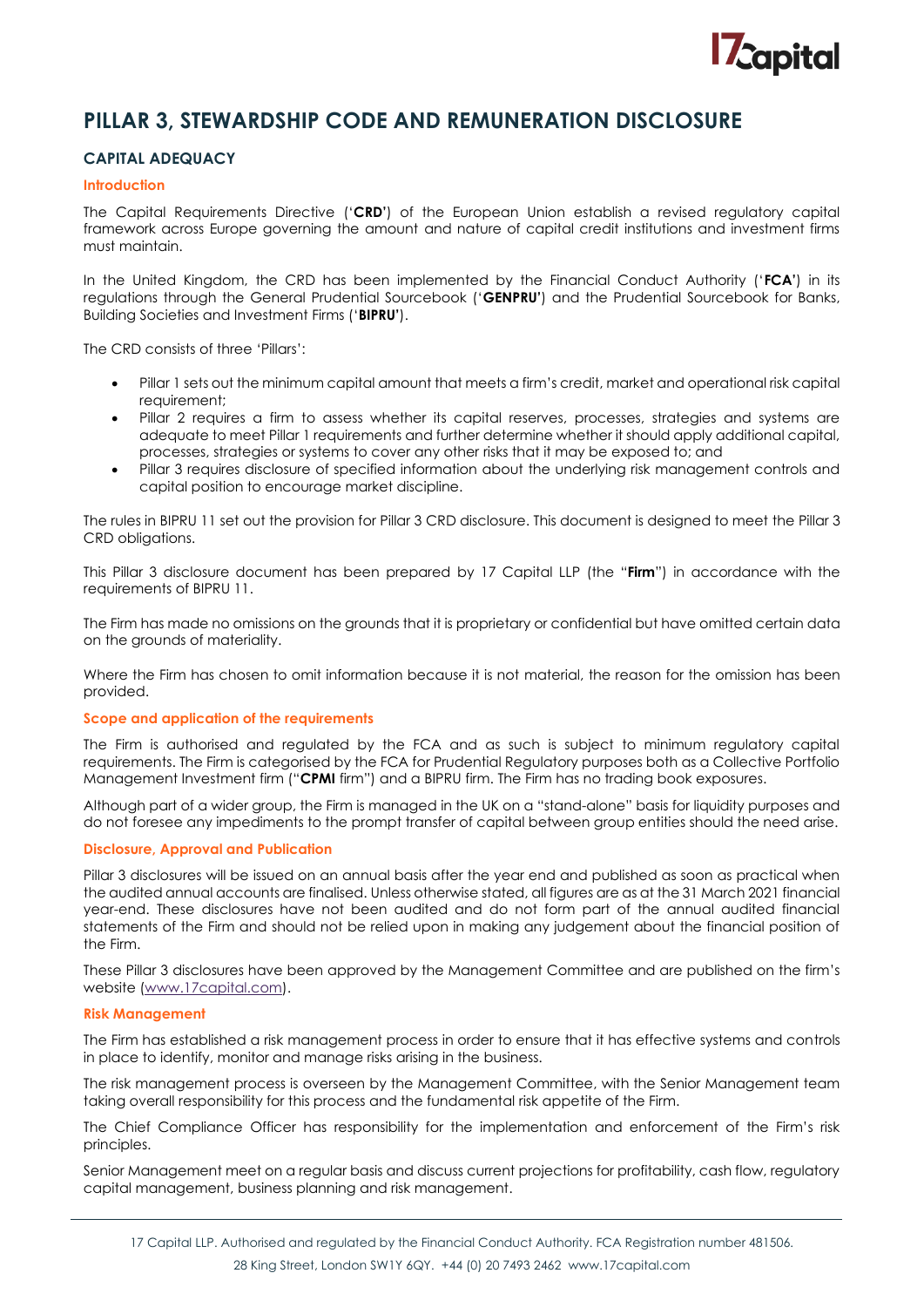

Senior Management engage in the Firm's risks though a framework of policy and procedures having regard to the relevant laws, standards, principles and rules (including FCA principles and rules) with the aim to operate a defined and transparent risk management framework.

The Senior Management team has identified the most material risk areas to which the Firm is exposed.

Annually the Senior Management team formally review their risks, controls and other risk mitigation arrangements and assess their effectiveness.

An update on operational matters is provided to the Senior Management team on a monthly basis. 17Capital is able to demonstrate, at any point in time, the continued adequacy of the Firm's regulatory capital, which is reviewed on a regular basis.

Appropriate action is taken where risks are identified which fall outside of the Firm's tolerance levels or where the need for remedial action is required in respect of identified weaknesses in the Firm's mitigating controls.

## **Risks**

The Firm has considered a range of risks which it has assessed during the risk management process as follows:

#### *Business risk*

The reputation of the Firm can be impacted by any of the Firm's key risks. For this reason, the Firm considers reputational impacts across all aspects of the risk management framework, rather than managing a separate reputational risk activity. The Firm also considers reputational risks when initiating changes to strategy or operating model and maintains high standards of conduct.

## *Operational risk*

The Firm places strong reliance on the operational procedures and controls that it has in place in order to mitigate operational risk and seeks to ensure that all personnel are aware of their responsibilities in this respect. The Firm has identified a number of key operational risks to manage. These relate to:

- Conduct and Regulatory Risk
- Tax Risk
- Fraud Risk
- Third-party provider Risk
- Technology and Information System Risk
- Legal Risk

Appropriate polices are in place to mitigate against these risks, which includes taking out adequate professional indemnity insurance.

## *Credit Risk*

The Firm is exposed to credit risk in respect of its debtors, investment management fees billed, and cash held on deposit.

The number of credit exposures relating to the Firm's investment management clients is limited. All bank accounts are held with large international credit institutions.

A summary of the Pillar 1 credit risk requirement has been omitted as it is not considered to be material.

## *Liquidity risk*

The Firm maintains sufficient liquidity to meet the working capital requirements under normal business conditions, as well as to ensure that there is no significant risk that its liabilities cannot be met as they fall due or to ensure that it can secure additional financial resources in the event of a stress scenario.

The Firm has always had sufficient liquidity within the business to meet its obligations and there are no perceived threats to this given the cash deposits its holds.

## *Market risk*

The Firm takes no market risk other than foreign exchange risk in respect of its accounts receivable and cash balances held in currencies other than GBP.

Given the immateriality of the foreign exchange risk, no specific strategies are adopted in order to mitigate the risk of currency fluctuations. A summary of the Pillar 1 foreign exchange risk requirement has been omitted as it is not considered to be material.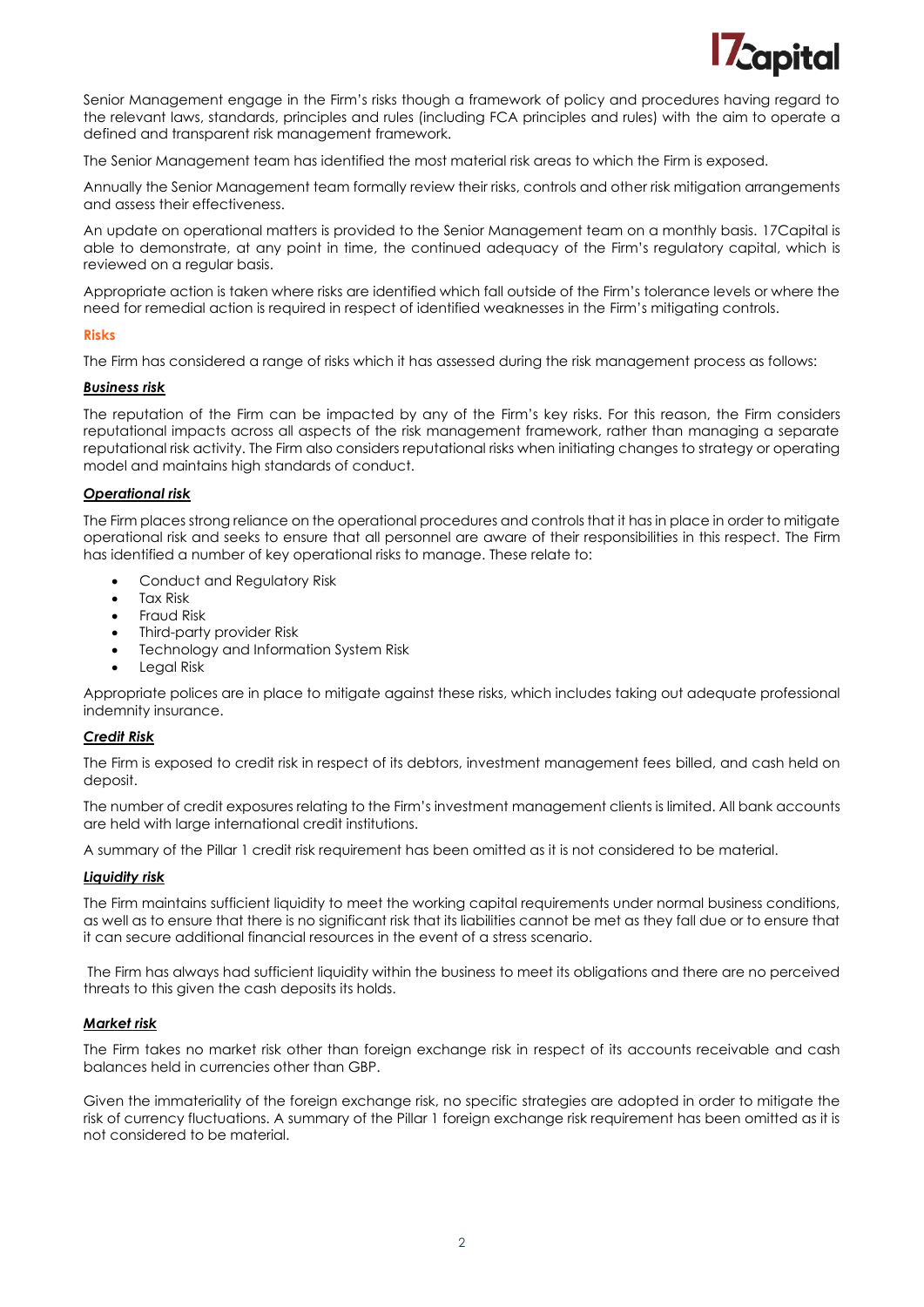

# **Regulatory capital requirement**

## *Pillar 1 Assessment*

As discussed above the firm is a CPMI firm and as such its Own Funds Requirements are the higher of:

- sum of credit risk requirement and market risk requirement; and
- sum of:
	- o higher of:
		- fixed overheads requirements; and
			- FUM capital requirements;
		- Professional Indemnity Insurance ("PII") capital requirement.

*Credit risk requirement* – the Firm has adopted the simplified standardised approach to credit risk.

*Market risk requirement* – the Firm has adopted the simplified standardised approach market risk.

*Fixed overheads requirement* – calculated, in accordance with FCA rules, based on the firm's projected annual expenditure.

*FUM capital requirement* – 0.02% is taken on the Assets Under Management ("**AUM**") of all funds managed by the firm (for which it is the appointed AIFM) in excess of €250m. AUM is valued as the absolute value of all assets including assets acquired through the use of leverage, whereby derivative instruments shall be valued at their market value.

*PII capital requirement* – 0.01% is taken on the AUM of all Alternative Investment Funds ("**AIFs**") where the Firm is the portfolio manager, including AIFs where it the firm is managing as a delegate. AUM is valued as the absolute value of all assets including those acquired using leverage, whereby derivative instruments are valued at their market value.

The firm is not subject to an operational risk requirement. The Firm's fixed overhead requirement plus the PII capital requirement establishes its Pillar 1 Own Funds Requirement. The Pillar 1 Own Funds Requirements are monitored by the Finance Team and reported to the Management Committee on a monthly basis.

## *Pillar 2 Assessment*

While carrying out its internal capital adequacy assessment process ('**ICAAP'**), the Management Committee have:

- considered the major risk scenarios, with quantitative and qualitative aspects, that may affect the continuity and viability of its business as well as the procedures which are in place to mitigate these risks;
- assessed the Firm's systems and controls as being adequate and sufficiently flexible to accommodate the Firm's existing business plans;
- formulated a comprehensive orderly wind-down plan and estimated the associated costs, net of income receivable, to ensure Own Funds and liquid resources would be sufficient in such an event.
- assessed and quantified the residual risks arising from the Firm's risk assessment process;
- conducted stress and scenario testing based on risks identified in the Firm's risk assessment process.

None of the these caused the surplus to be eroded below the overall Own Funds Requirement.

#### **Regulatory capital resources**

The Firm is a private limited company and its capital arrangements are established in its Articles. The Firms capital resources are comprised solely of Tier 1 capital, which totals £3.6.

#### **Overall capital adequacy**

Having challenged the ICAAP the Compliance Committee have concluded that the level of Own Funds Requirements quantified therein is proportionate to their assessment of the level of complexity of the Firm's business and the risks to which it is exposed in accordance with the requirements of GENPRU and BIPRU.

With Own Funds of £3.6m and an overall Own Funds Requirement of £3.1m the Compliance Committee are confident that the resulting solvency ratio of 116% is healthy and sufficient to withstand the risks to which the Firm is exposed.